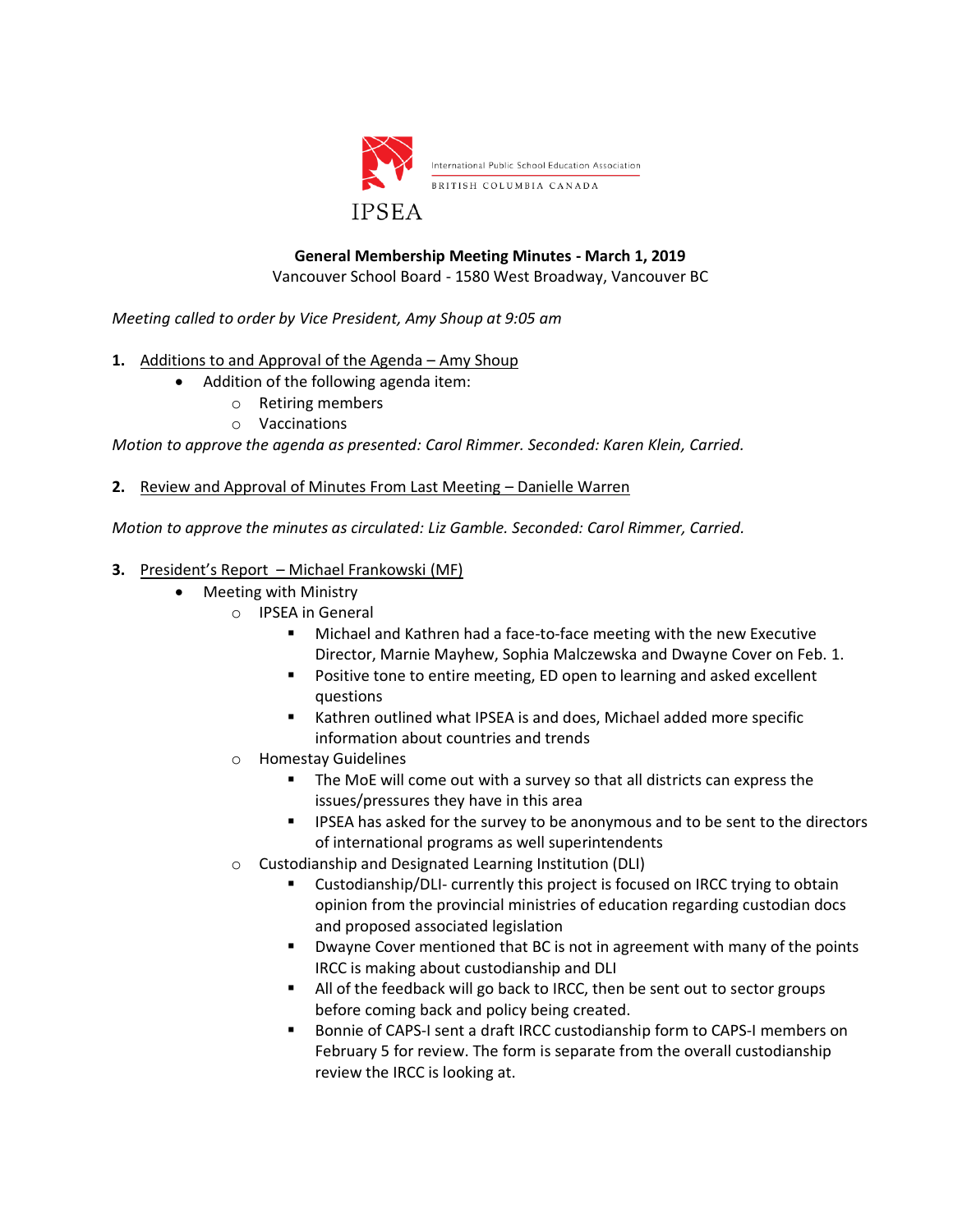- o IPSEA Data Collection 2018/19
	- Kathren and Michael will collaborate on making the survey to align closely with home page data on True North.
	- The importance of Kathren having rich data was underscored by the MoE meeting. We use current data to have maximum impact at government meetings.

## **4.** Executive Director's Report – Kathren Clarke

- 20120 IPSEA Mission Update
	- o Mission to Italy and Prague considered successful from all feedback
	- o We have received the first quote for the IPSEA Mission for spring 2020 to Mexico/Chile. We have also asked BCCIE if they would bid to coordinate this Mission and are waiting their response.
	- $\circ$  BCCIE coordinated the 2017 Mission to Vietnam and Thailand for IPSEA and it was a well-done event. Student Marketing (now Bonard) coordinated the 2018 Mission to Italy and Czech Republic and they also did a good job for us.
	- $\circ$  Reviewing dates for the Mission: we don't want a conflict with CAPSI or other provincial/international associations who will be in that region also sometime in 2019- 20
	- $\circ$  First IPSEA Mission we went to Thailand / Vietnam; Second Mission we went to Italy/ Czech Republic
	- $\circ$  Limit missions 15 districts and want to do a mature market and new market together (ex. Mexico/Chile) using the same format as in past
	- o Correspondence with registration details will be distributed regarding the mission later this spring.
	- o Mission management quotes are out to tender; first back from Bonard Services, waiting for BCCIE
- IRCC
	- o Biometrics
		- **EXECT** Brochure distributed by IRCC is posted on the IPSEA website in the Members area, knowledge base, CIC folder
	- o Custodianship & DLI Policy Review and Update
		- Immigration Canada is reviewing the Current Custodianship Policy and the DLI Policy.
		- In regard to custodianship this would include aspects such as: redefining custodian, who qualifies to be a custodian, how many students can a custodian have, distance a custodian can live from student, etc.
		- **E** Student here on current study permit with no biometrics, they can leave the country and return without biometrics as they are grandfathered until they change the condition of current study permit. If they are applying to extend their study permit– they have to do biometrics`
		- In January the Executive Director for CAPS-I and Kathren had a conference call with IRCC to highlight some Custodian issues and things to consider when reviewing a redo of the Policy. They also sent a list of issues and concerns that had been gathered from the memberships.
		- IRCC explained that the draft outline has been sent to the Provincial and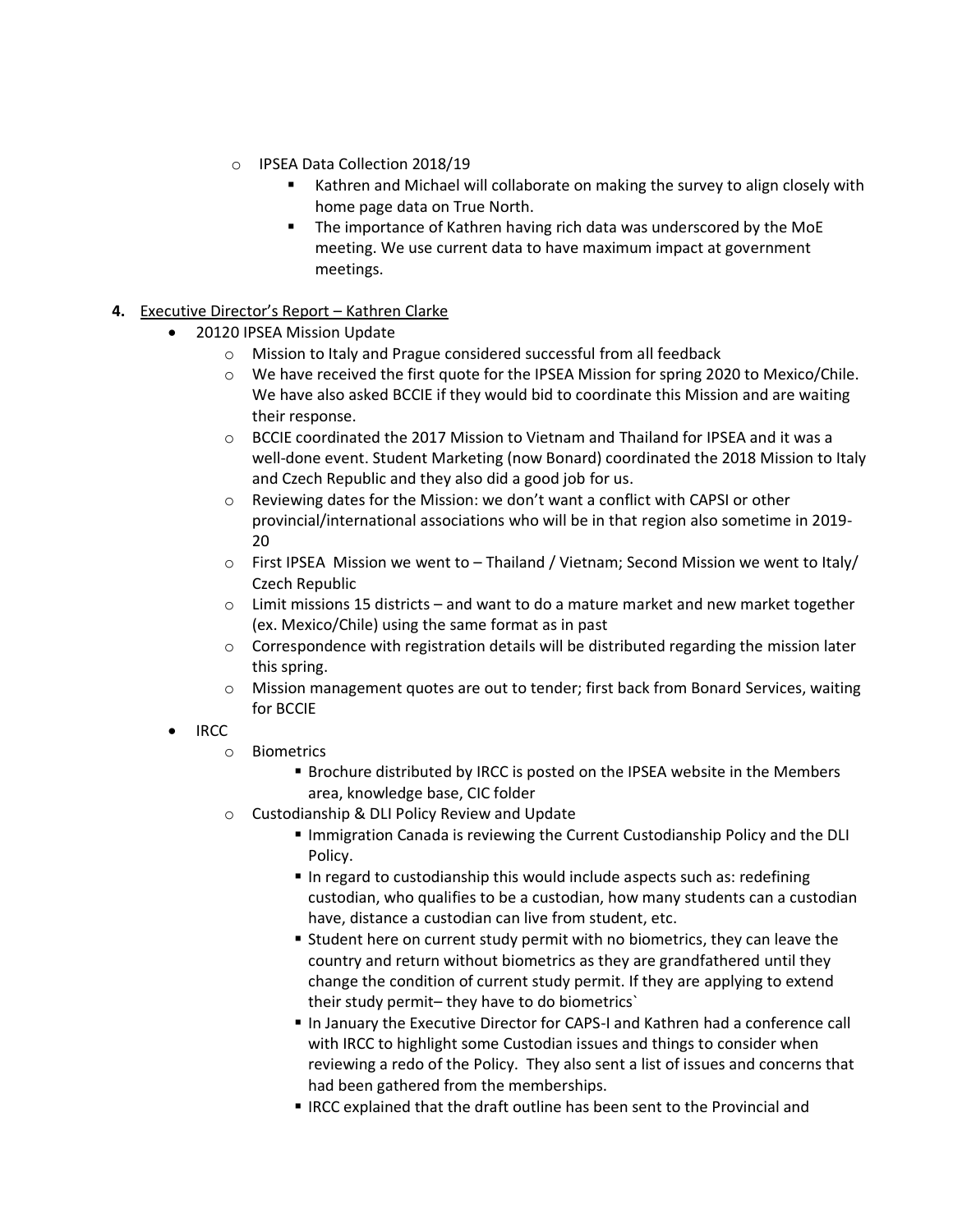Territories for their input. Kathren met with BC Ministry of Education to hear their perspective and ask for them to consider consultation with stakeholder groups before giving feedback to IRCC. Ministry of Education indicated there are points to the policy draft that they are not in agreement too and points that would need to be legislated before a MoU could be reach with IRCC. The process is ongoing and will not be concluded in the immediate future.

- They are looking at a lot of questions that simply don't work for districts. Lots of correspondence going back and forth.
- Everyone is in agreement with having an online portal
- Nominations for IPSEA Executive (second call for nominations)
	- o PAST PRESIDENT: Ronda Bell has completed 2 years as Past President
	- o PRESIDENT: Michael Frankowski has completed 2 years as President and will move into roll of Past President
	- $\circ$  VICE PRESIDENT: Amy Shoup is in current role of Vice President and has put her name forward for nomination to continue in position of President (this is a one-year term)
	- $\circ$  TREASURER: Shawn Silverstone has served as Treasurer for the past consecutive 2 terms and is not seeking re-election (this is a one-year term)
	- o SECRETARY: Danielle Warren has served as Secretary for the past consecutive 2 terms and is not seeking re-election (this is a one-year term)
	- $\circ$  If you would like to nominate yourself or a colleague please contact Ronda Bell (Past President) [rbell@sd69.bc.ca](mailto:rbell@sd69.bc.ca) to make the nomination.
	- $\circ$  If you have any questions regarding specific tasks and time needed for the different roles, please talk to any of the Executive.

# **5.** Treasurer's Report – Shawn Silverstone

- Financial report to date
	- o **Action Item:** Request for spreadsheet/print out of Financial details to be made available in advance of membership meetings. Shawn will send to Kathren for distribution.
	- o Current balance: \$61,880.20 / Currently spent \$41, 871.
	- o Membership dues = \$58,000 per year

*Motion to accept the financial report as presented: Holly Mayo. Seconded: Carol Rimmer, Approved* 

- 6. Ministry Fundable Students and Documentation Michael Frankowski
	- West Vancouver has discussed with Harris & Co. that the MoE [eligibility of students for](https://www2.gov.bc.ca/gov/content/education-training/k-12/administration/legislation-policy/public-schools/eligibility-of-students-for-operating-grant-funding)  [operating grant funding policy](https://www2.gov.bc.ca/gov/content/education-training/k-12/administration/legislation-policy/public-schools/eligibility-of-students-for-operating-grant-funding) is the bare minimum and that school districts can add to these as deemed necessary to ensure compliance
		- o Contact Michael directly for details on his project
		- $\circ$  Proposed meeting with those that handle the registration of Ministry-funded students in their portfolio (Liz Gamble/Karen Klein)
		- o Proposed June 4 morning meeting after IPSEA meeting June 3
		- o **Action item**: Kathren to send out email regarding interest in holding a separate meeting on this topic
- 7. Homestay Fees Kathren Clarke for Ronda Bell
	- How do districts charge for homestay in consideration of January semester dates and no provincial exams at the end of June?
		- o Most districts pay by the month (no one has a weekly rate)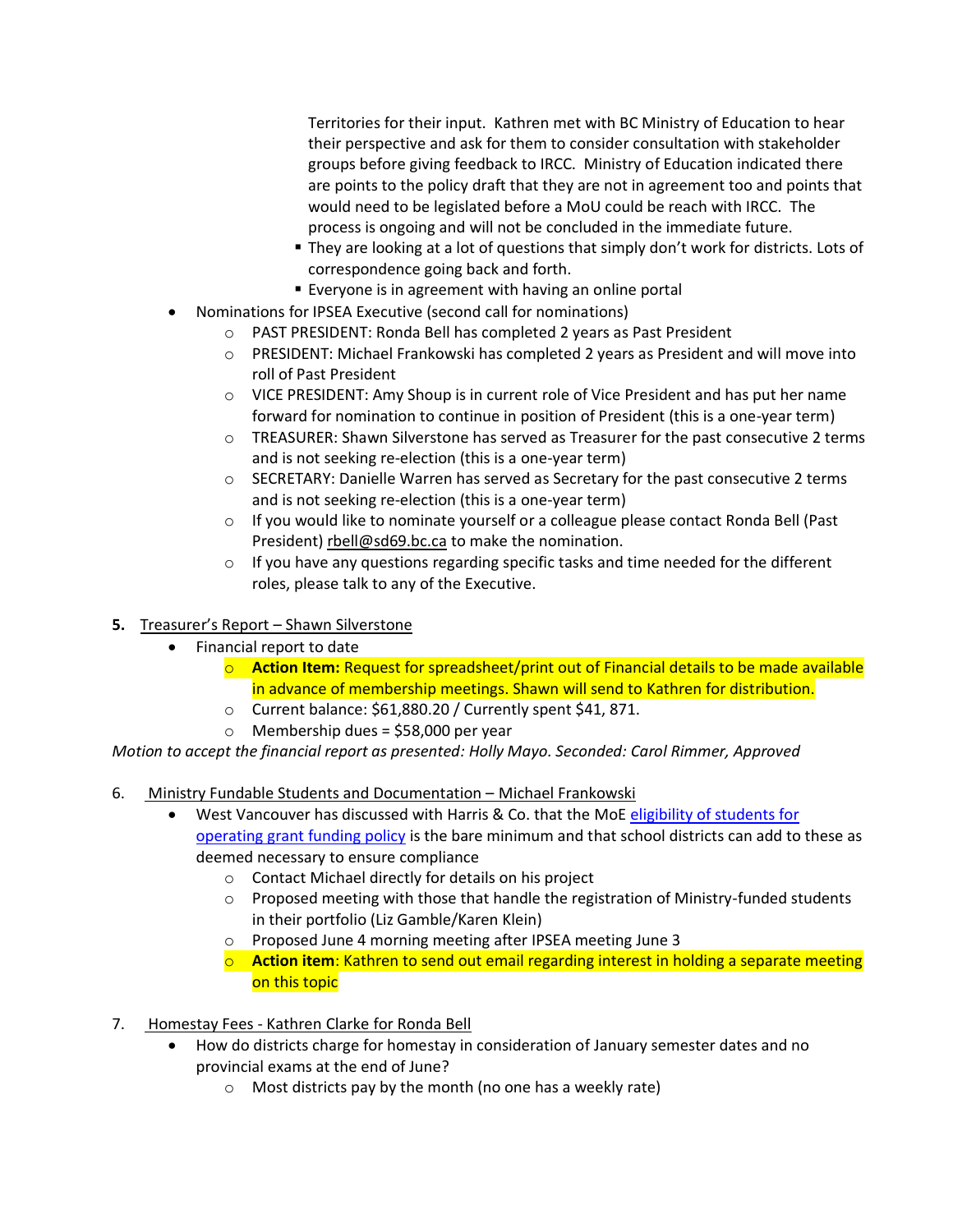- $\circ$  For other times, there is a daily rate in effect of \$30 or \$35 a night prior to September 1, or February 1 (second semester).
- $\circ$  No districts provide refunds for students who leave early at the end of a semester
- o Some other models mentioned, but the above information was fairly consistent
- 8. Impact of the China-Canada-USA political tension Michael Frankowski
	- Most district ISP staff (except West Vancouver and Vancouver) are not currently planning to travel to China. Some districts are waiting to see what will happen and may travel later in the Spring.
	- Tourist visas will no longer valid must obtain the correct business/work visa and be fingerprinted. This will cancel current tourist 10 year visas.
	- Some districts are finding elementary applications are up, but secondary numbers are softer.
	- Several districts have had summer programs from China cancel.
	- Suggested that several people may wish to go over around the same time for safety and support during recruitment/agent visit trips in China.
- 9. IPSEA Member IE Grad Program Committee Update Karen Klein
	- The goal of the committee is to take recommendations on the international student grad policy to the Ministry
	- Goals: protect the integrity of the Dogwood diploma, recognize equity in assessing credits and recognizing prior learning, to ensure students are spending time in our schools and have adequate post-secondary preparation, best practices
	- See Appendix A for full document as initially proposed by the committee
	- Question: will this apply to ministry funded international students as well?
	- Updated recommendation from members: English 11 and 12 must both be taught face-to-face
	- Must be careful that we are not setting a vastly different standard than domestic studentsparticularly in regards to online learning etc.
	- **Action Item**: For all members send any forms and documentation you have on assigning equivalency and TS credits to Ronda/Karen for collection.
- 10. Professional Development Angela Ferraro/Sally Stacey
	- **•** International Education Offices face challenges in determining when to withdraw a student or not in relation to students suspected either of:
		- o mental health
		- o special learning needs
		- o partaking in illegal substance
	- Type of cases we want to discuss intervention required, including possible withdrawal 30 minutes for discussion
		- $\circ$  Key challenges what makes it so difficult?
		- o What current processes and criteria do you use to make a determination proof, data, group decision or individual, process similar to District process?
		- $\circ$  If a pre-existing condition is not disclosed, do you automatically remove the student
		- $\circ$  What are your recommendations for future best practices, policy, language
		- $\circ$  District philosophies for withdrawing a student (mental health, illegal substances, special needs)
		- o Is there common language, policy or best practices that can be shared?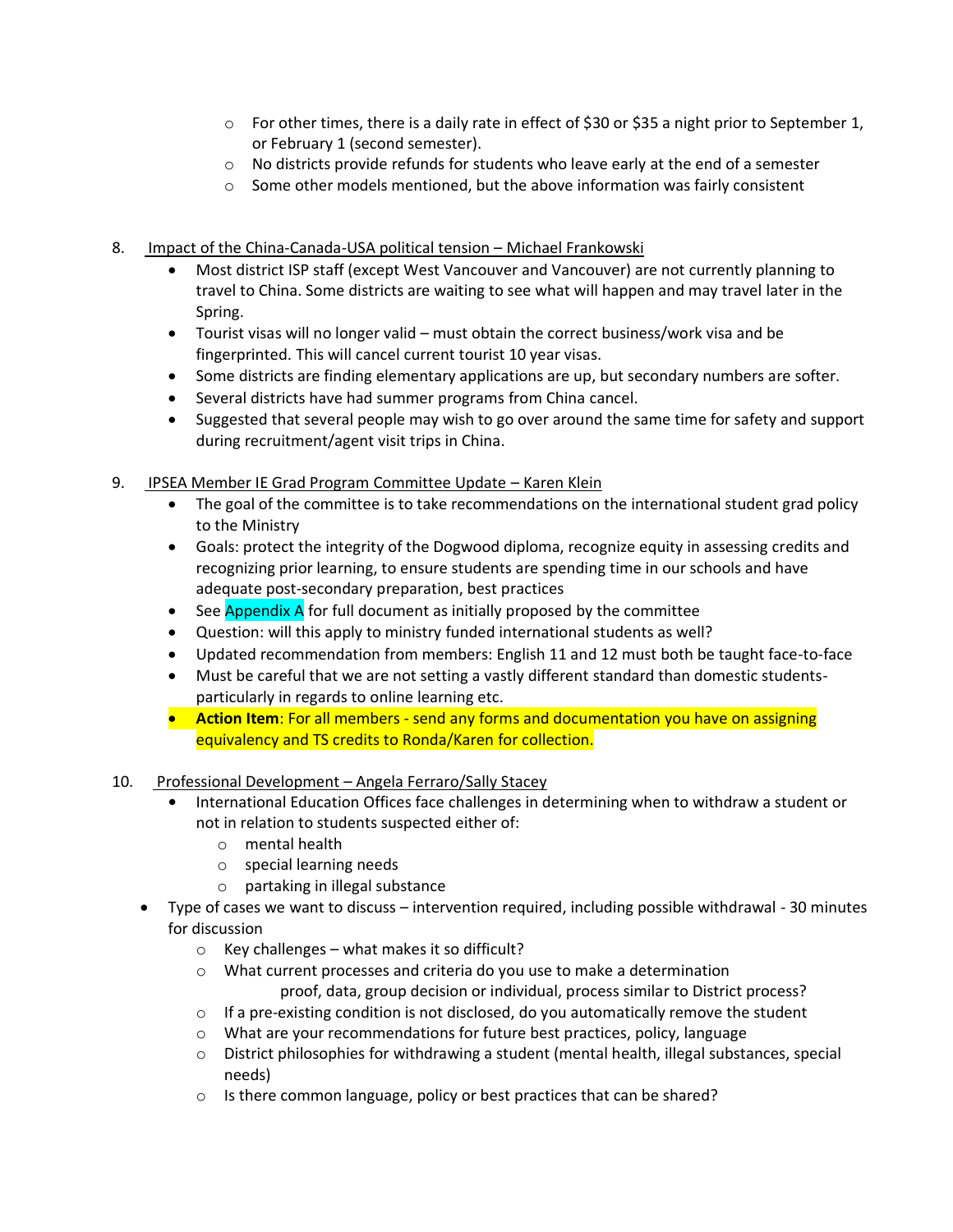- Mental health:
	- o Do students suspected of having an ongoing mental health condition automatically get sent home?
	- o What is a District's level of tolerance?
		- i. The extreme cases are actually easy to deal with; it's the borderline ones that are difficult
		- ii. If a parent/agent does not disclose a pre-existing condition do you
		- iii. Try to work with it (based on the severity of the condition), or
		- iv. due to the student being misrepresented are they automatically withdrawn?
- Illegal substance:
	- $\circ$  If a student was caught smoking marijuana, drinking at school, vaping or is in possession automatically are sent home?
	- o What if student is only suspected of drug use (paraphernalia equipment but no drugs)? What is a District's level of tolerance?
- Special learning needs (particularly elementary):
	- o What evidence does the District require to withdraw a student?
	- o Are the school observations sufficient?
	- o Do you require a District specialist to come in?
- Legal Action:
	- o Have you had parents contact lawyers? Contact their Consulate? If so,
	- o How do you respond?
- Decision Making Process:
	- $\circ$  Who makes the decision on how to withdraw student? How is this received?
	- $\circ$  Is formal documentation to be submitted by international/school/district staff for a decision to be made?
- See **Attachments A and B** for presentation slides and group work notes (Excel)
- 11. Presentation by Ministry of Education International Education Division
	- o Stats on BC international student enrolment
	- o Policy for student success
	- o Current programs in support of K-12 int'l ed sector
	- o Homestay guidelines survey
	- Broke into groups to discuss international student graduation policy
	- Ministry staff will review and finalize their presentation than send to Kathren for distribution.

## 12. CAPS-I Update – Angela Olson

- CAPS-I Missions
	- o Recently completed two successful missions in Thailand and Milan
	- $\circ$  In the next few weeks we will be opening the application process for CAPS-I missions being offered next school year:
	- o October 23/24, 2019 held in Santiago, Chile targeting agents from Chile, Argentina, Peru, Bolivia, Paraguay and Uruguay (welcome dinner + 1 day event)
	- o Jan 13-16, 2020 held in Hanoi & Ho Chi Minh, Vietnam targeting agents from across Vietnam (welcome dinner + 2 day event with travel day in between)
	- o May 28/29, 2020 held in Cologne, Germany targeting agents from across Germany (welcome dinner + 1 day event)
- Conference and AGM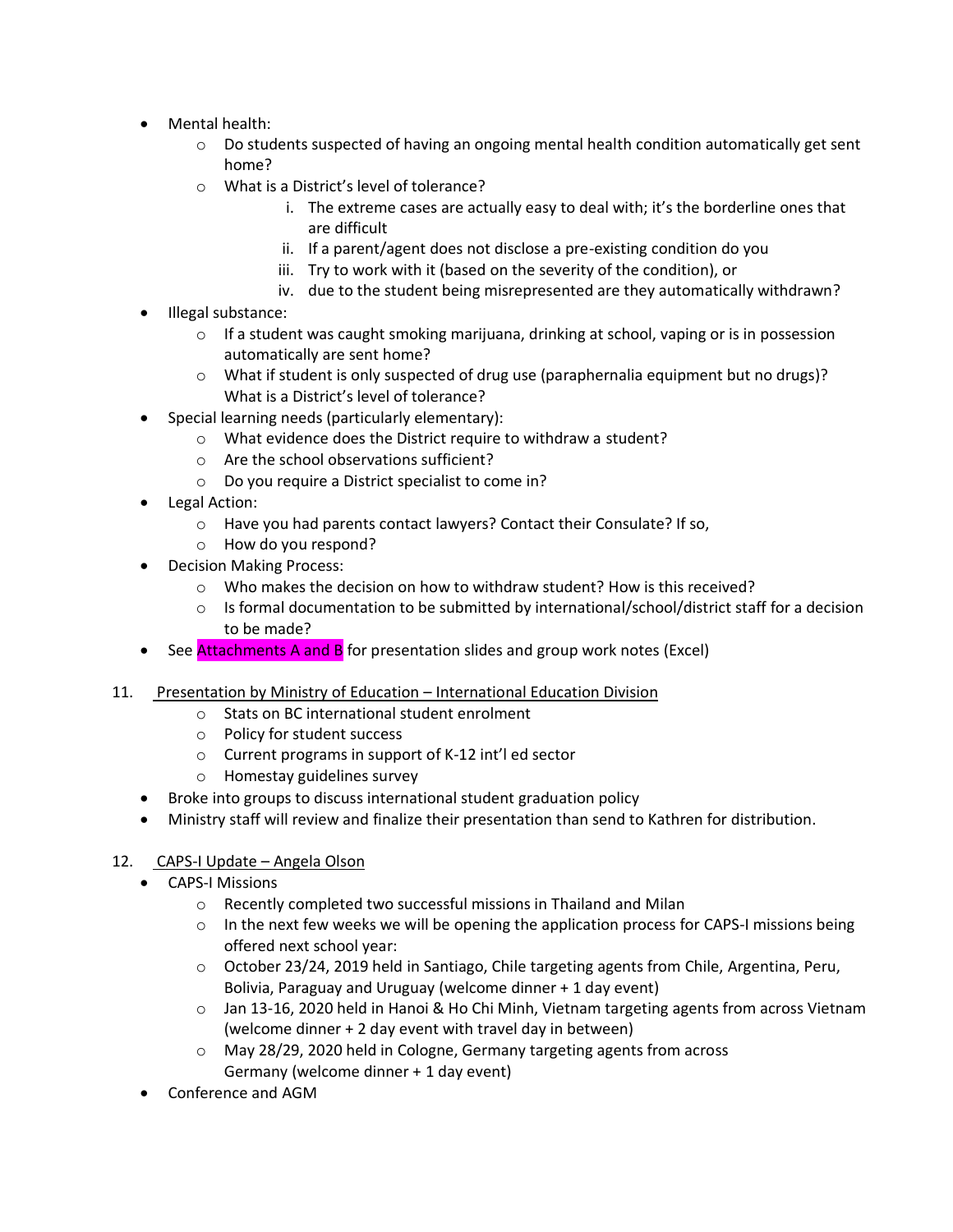- o [CAPS-I's Annual Conference w](https://www.gifttool.com/registrar/ShowEventDetails?ID=2007&EID=26762)ill be held at the Fairmont Hotel in Winnipeg, MB from Sunday, April 28 to Tuesday, April 30, 2019.
- $\circ$  The Association is pleased to offer a full 2-day conference schedule with 2 pre-conference workshop options as well as networking events and sightseeing tours followed by the Annual General Meeting on Wednesday, May 1st.
- o The 2019 Conference is expected to attract 350-400 delegates from across Canada.
- $\circ$  Throughout the 3 days, there will be plenary sessions, professional development workshops and panel discussions. Please review the 2019 CAPS-I Conference Program for further details.
- o [CONFERENCE FEES:](https://www.gifttool.com/registrar/ShowEventDetails?ID=2007&EID=26762) (Early Bird Rate until March 8, 2019)
- o Cost is \$499 for Full Members and \$599 for Associate Members
- $\circ$  Members booking 3 or more delegates (online in one transaction) will automatically receive a 20% discount (\$100) off base conference registration fees.
- o [Hotel is offered at \\$174/night a](https://book.passkey.com/event/49832870/owner/56419/home)nd must be booked before Friday, March 22 (but could sell out before then)
- 13. Student Tuition/Program Fees 2020 & 2021 Karen Klein
	- Roundtable to ask districts what their program fees (tuition and/or medical) are
	- This information will be collected in the IPSEA data survey
	- Recommendation from Liz Gamble to check block rates put out to ST. Districts vary in what domestic are funded for.
- 14. Retiring Members Kathren Clarke for Ronda Bell
	- Let Ronda Bel[l rbell@sd69.bc.ca](mailto:rbell@sd69.bc.ca) know if you, or anyone in your district IE program is retiring so we can recognize them.
- 15. Vaccinations Karen Klein
	- Discussion on vaccinations/int'l students
	- No districts currently ask or require proof of vaccinations or have vaccinations as mandatory condition of admission to program
	- To be discussed if there are changes and/or this becomes mandated for school districts to collect for next year
- 16. In Camera Session
	- No recording of discussion

*Motion to Adjourn at 3:22 pm: Amy Shoup, Carried*

#### **Links, Reminders and Appendices**

#### **Links**

- $\Rightarrow$  MOE- Study in BC High School website: [http://www.BCforHighSchool.gov.bc.ca](http://www.bcforhighschool.gov.bc.ca/)
- $\Rightarrow$  MOE-MoU agreements with international partners: [https://www2.gov.bc.ca/gov/content/education](https://www2.gov.bc.ca/gov/content/education-training/administration/kindergarten-to-grade-12/international-education/memorandums-of-understanding)[training/administration/kindergarten-to-grade-12/international-education/memorandums-of](https://www2.gov.bc.ca/gov/content/education-training/administration/kindergarten-to-grade-12/international-education/memorandums-of-understanding)[understanding](https://www2.gov.bc.ca/gov/content/education-training/administration/kindergarten-to-grade-12/international-education/memorandums-of-understanding)
- $\Rightarrow$  New Curriculum drafts grades 10-12 <https://curriculum.gov.bc.ca/curriculum/10-12>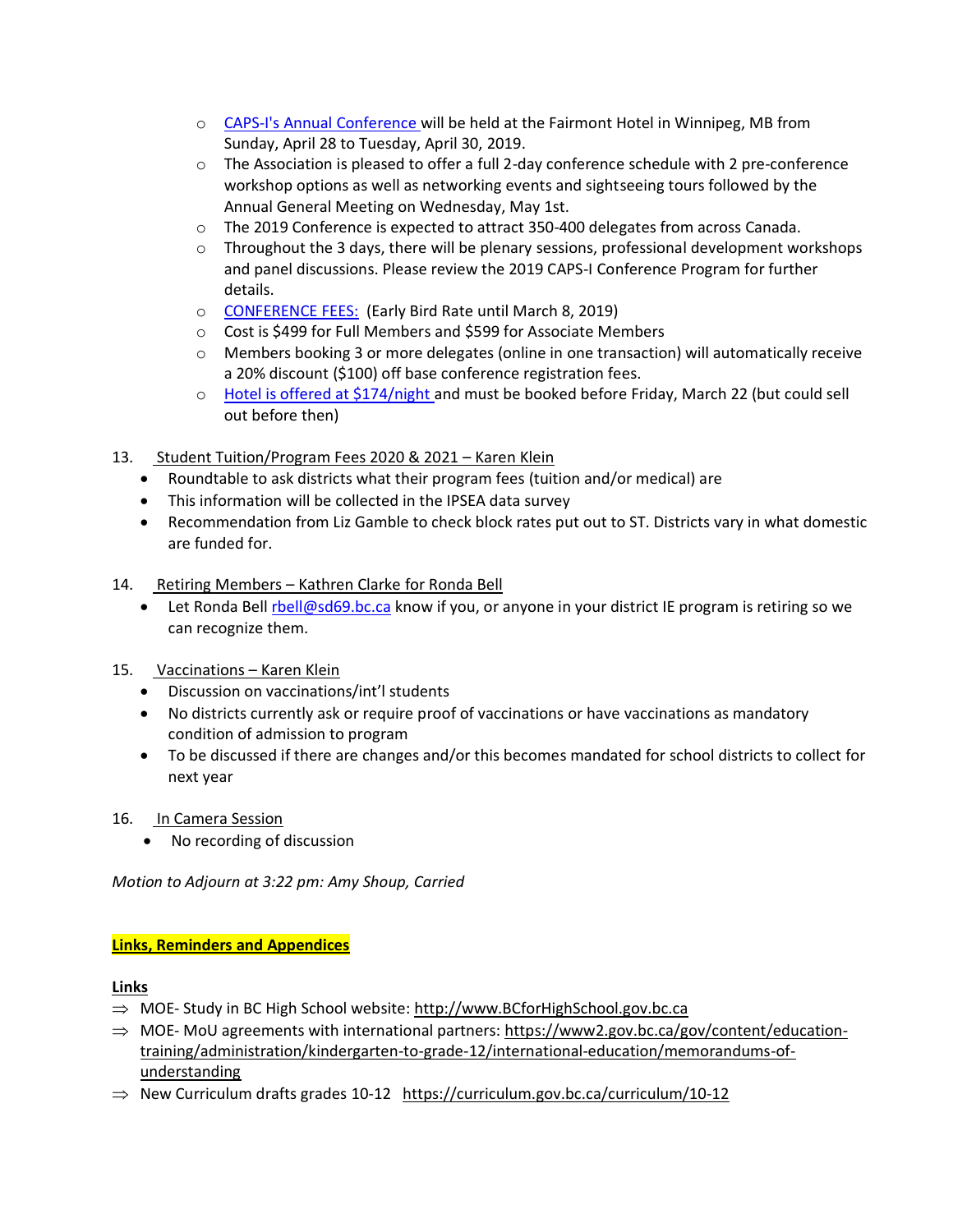- $\Rightarrow$  Direct contact with IRCC for process or program guidance and clarifications: [IRCC.IPGDLIlist-](mailto:IRCC.IPGDLIlist-ListeEEDOPI.IRCC@cic.gc.ca)[ListeEEDOPI.IRCC@cic.gc.ca](mailto:IRCC.IPGDLIlist-ListeEEDOPI.IRCC@cic.gc.ca)
- $\Rightarrow$  Registration of Canadians Abroad:<https://travel.gc.ca/travelling/registration>
- $\Rightarrow$  Canadian Embassies and Consulates: [https://travel.gc.ca/assistance/embassies](https://travel.gc.ca/assistance/embassies-consulates?_ga=2.118098049.988833492.1527011704-814661686.1389382201)[consulates?\\_ga=2.118098049.988833492.1527011704-814661686.1389382201](https://travel.gc.ca/assistance/embassies-consulates?_ga=2.118098049.988833492.1527011704-814661686.1389382201)

## **Reminders**

- $\Rightarrow$  Members can log into IPSEA website
	- [http://www.members.studyinbc.org](http://www.members.studyinbc.org/)
	- o username is your first name.last name (all lowercase, no space)
	- $\circ$  password: if you forgot click on "forgot password" and a new password will be sent to you

**Next meeting: June 3, 2019 Vancouver School Board.**

### **Appendix and Attachments**

## **Appendix A**

#### **Recommendations for International Graduation Requirements**

Philosophy behind these requirements:

- 1. Protecting the integrity of the Dogwood Diploma
- 2. Equity in assessing credits
- 3. From a business standpoint, ensuring that students are spending time in our school
- 4. Ensuring adequate Post-Secondary preparation and demonstrating proficiency in English and other subjects.

With these principles in mind we discussed:

- 1. Courses for Graduation:
	- Gr. 10 English- programs will assess for English 10 equivalency. This may be from Standardized testing upon arrival; TOEL or IELTS score, documented transcripts. These must meet the BC standards
	- English 11 and 12- programs may give credit for and English 11 or 12, provided that one of these courses has been taught face to face with a BC teacher.
	- SS 11 or 12- one SS course, either Gr. 11 or 12 must be taken here in BC
	- SC 11 or 12- one Science course, either Gr. 11 or 12 must be taken here in BC
	- Math 11 or 12- one Match course, either Gr. 11 or 12 must be taken in BC
	- 1. \* for example, if a student has taken Chemistry 11 in their home country, this course would be counted an elective and the Science 11 or 12 class that they take in BC is the one that will meet the Graduation requirements. This applies for Social Studies, Science and Math.
	- Physical Education/FNASK and Careers can be assessed by the programs for transfer of credit

2.

2. Timeline for Graduation: